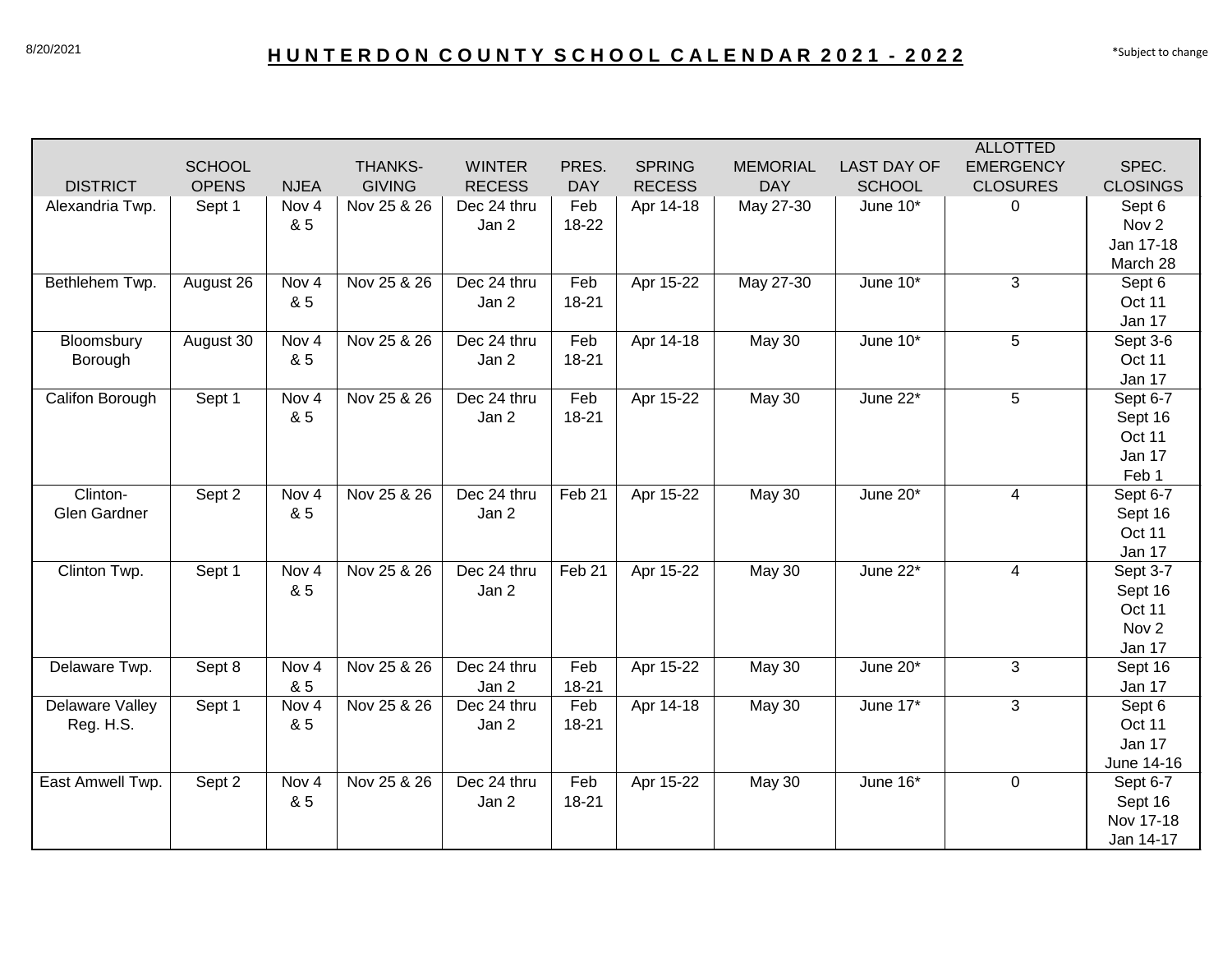## 8/20/2021 **HUNTERDON COUNTY SCHOOL CALENDAR 2021 - 2022** \*Subject to change

|                         |               |                  |                |               |            |               |                 |                    | <b>ALLOTTED</b>  |                    |
|-------------------------|---------------|------------------|----------------|---------------|------------|---------------|-----------------|--------------------|------------------|--------------------|
|                         | <b>SCHOOL</b> |                  | <b>THANKS-</b> | <b>WINTER</b> | PRES.      | <b>SPRING</b> | <b>MEMORIAL</b> | <b>LAST DAY OF</b> | <b>EMERGENCY</b> | SPEC.              |
| <b>DISTRICT</b>         | <b>OPENS</b>  | <b>NJEA</b>      | <b>GIVING</b>  | <b>RECESS</b> | <b>DAY</b> | <b>RECESS</b> | <b>DAY</b>      | <b>SCHOOL</b>      | <b>CLOSURES</b>  | <b>CLOSINGS</b>    |
| Flemington-Raritan      | Sept 8        | Nov <sub>4</sub> | Nov 25 & 26    | Dec 24 thru   | Feb        | Apr 15-25     | May 27-30       | June 21*           | 0                | Sept 16            |
|                         |               | & 5              |                | Jan 2         | 18-21      |               |                 |                    |                  | Nov <sub>2</sub>   |
|                         |               |                  |                |               |            |               |                 |                    |                  | Jan 17             |
|                         |               |                  |                |               |            |               |                 |                    |                  | March 7            |
| Franklin Twp.           | August 26     | Nov <sub>4</sub> | Nov 25 & 26    | Dec 24 thru   | Feb 21     | Apr 15-22     | May 30          | June 15*           | 4                | Sept 6-7           |
|                         |               | & 5              |                | Jan 2         |            |               |                 |                    |                  | Sept 16            |
|                         |               |                  |                |               |            |               |                 |                    |                  | Oct 11             |
|                         |               |                  |                |               |            |               |                 |                    |                  | Nov 10-11          |
|                         |               |                  |                |               |            |               |                 |                    |                  | Jan 17             |
| Frenchtown              | Sept 1        | Nov <sub>4</sub> | Nov 25 & 26    | Dec 24 thru   | Feb        | Apr 14-18     | May 30          | June $9*$          | 3                | Sept 6             |
| Borough                 |               | & 5              |                | Jan 2         | 18-21      |               |                 |                    |                  | Oct 11             |
|                         |               |                  |                |               |            |               |                 |                    |                  | Jan 17             |
| Hampton Borough         | Sept 1        | Nov <sub>4</sub> | Nov 25 & 26    | Dec 24 thru   | Feb        | Apr 15-22     | <b>May 30</b>   | June 17*           | 4                | Sept 3-6           |
|                         |               | & 5              |                | Jan 2         | 18-21      |               |                 |                    |                  | Oct 11             |
|                         |               |                  |                |               |            |               |                 |                    |                  | Jan 17             |
|                         |               |                  |                |               |            |               |                 |                    |                  | March 14           |
| High Bridge             | Sept 2        | Nov 4            | Nov 25 & 26    | Dec 24 thru   | Feb 21     | Apr 15-22     | May 30          | June $14^*$        | $\mathbf 0$      | Sept 6-7           |
| Borough                 |               | & 5              |                | Jan 2         |            |               |                 |                    |                  | Sept 16            |
|                         |               |                  |                |               |            |               |                 |                    |                  | Oct 1              |
|                         |               |                  |                |               |            |               |                 |                    |                  | Oct 11             |
|                         |               |                  |                |               |            |               |                 |                    |                  | Jan 17             |
| Holland Twp.            | August 30     | Nov 4            | Nov 25 & 26    | Dec 24 thru   | Feb        | Apr 14-19     | May 30          | June 14*           | $5\phantom{.0}$  | Sept 3-6           |
|                         |               | & 5              |                | Jan 2         | 18-21      |               |                 |                    |                  | Oct 11             |
|                         |               |                  |                |               |            |               |                 |                    |                  | Jan 17             |
|                         |               |                  |                |               |            |               |                 |                    |                  | Mar 14             |
| Hunterdon Central       | Sept 2        | Nov 4            | Nov 25 & 26    | Dec 24 thru   | Feb        | Apr 15-22     | May 30          | June 20*           | 3                | Sept 6-7           |
| Reg. H.S.               |               | & 5              |                | Jan 2         | 18-21      |               |                 |                    |                  | Sept 16            |
|                         |               |                  |                |               |            |               |                 |                    |                  | Oct 1              |
|                         |               |                  |                |               |            |               |                 |                    |                  | Jan 17             |
|                         |               |                  |                |               |            |               |                 |                    |                  | Mar 11             |
| <b>Hunterdon County</b> | Sept 1        | Nov 4<br>& 5     | Nov 25 & 26    | Dec 24 thru   | Feb        | Apr 15-22     | May 30          | June 16*           | 3                | Sept 6-7           |
| <b>ESC</b>              |               |                  |                | Jan 2         | 18-21      |               |                 |                    |                  | Sept 16            |
|                         |               |                  |                |               |            |               |                 |                    |                  | Oct 11             |
| <b>Hunterdon County</b> | Sept 1        | Nov 4            | Nov 25 & 26    | Dec 24 thru   | Feb        | Apr 15-22     | May 30          | June 16*           | 3                | Jan 17<br>Sept 6-7 |
| Vocational              |               | & 5              |                | Jan 2         | 18-21      |               |                 |                    |                  | Sept 16            |
|                         |               |                  |                |               |            |               |                 |                    |                  | Oct 11             |
|                         |               |                  |                |               |            |               |                 |                    |                  | Jan 17             |
| Kingwood Twp.           | Sept 1        | Nov 4            | Nov 25 & 26    | Dec 24 thru   | Feb 21     | Apr 15-22     | May 30          | June $13*$         | $\mathbf 0$      | Sept 3-6           |
|                         |               | & 5              |                | Jan 2         |            |               |                 |                    |                  | Oct 11             |
|                         |               |                  |                |               |            |               |                 |                    |                  | Jan 17             |
|                         |               |                  |                |               |            |               |                 |                    |                  | Mar 14             |
|                         |               |                  |                |               |            |               |                 |                    |                  |                    |